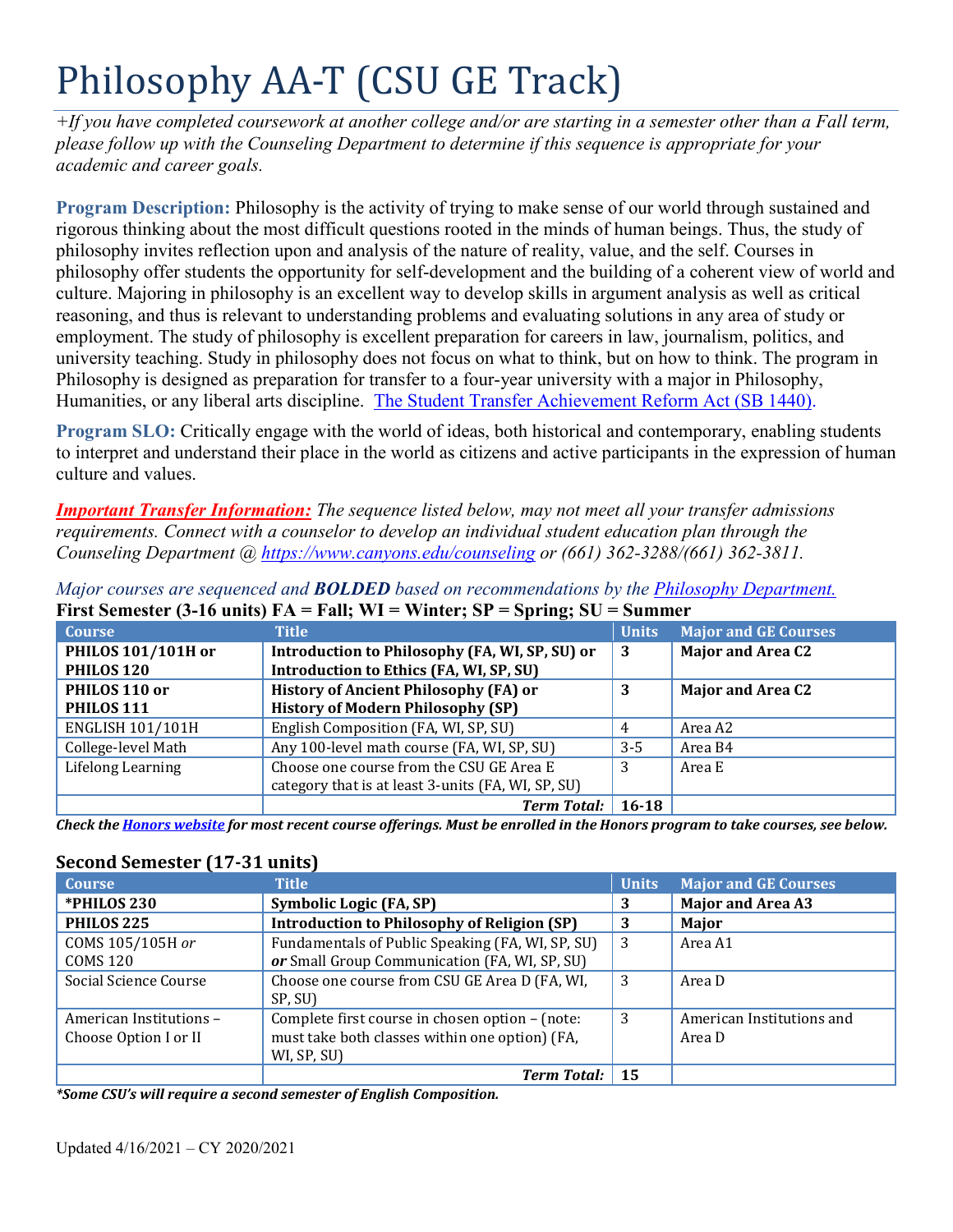#### **Third Semester (32-46 units)**

| <b>Course</b>                                                                                    | <b>Title</b><br><b>Units</b>                                                                                                                                                                     |           | <b>Major and GE Courses</b> |
|--------------------------------------------------------------------------------------------------|--------------------------------------------------------------------------------------------------------------------------------------------------------------------------------------------------|-----------|-----------------------------|
| PHILOS <sub>240</sub>                                                                            | <b>Contemporary Moral Problems (FA)</b>                                                                                                                                                          | 3         | Major                       |
| <b>Group 1 Course-</b><br><b>Department Recommends</b><br>PHILOS 130 or<br>PHILOS <sub>220</sub> | Choose one course from Group 1, see table<br>below - Department Recommends Introduction<br>to Social and Political Philosophy (FA) or<br>Introduction to Comparative Religion (FA, WI,<br>SP, SU | 3         | <b>Major Elective</b>       |
| Life Science                                                                                     | Choose any course from CSU GE Area B2 (FA, WI,<br>SP, SU) (if not taking the corresponding lab, will<br>need to add a lab to the Physical Science course)                                        | $3 - 4$   | Area B2 (and B3)            |
| Arts Course                                                                                      | Choose one course from CSU GE Area C1 (FA, WI,<br>SP, SU)                                                                                                                                        | 3         | Area C1                     |
| CSU Elective - Department<br>Recommends PHILOS 112                                               | Choose any course that is CSU transferable (FA,<br>WI, SP, SU)- Department Recommends History of<br>Philosophy - 20 <sup>th</sup> Century Philosophy (FA)                                        | 3         | <b>CSU Elective</b>         |
|                                                                                                  | <b>Term Total:</b>                                                                                                                                                                               | $15 - 16$ |                             |

## **Fourth Semester (47-60 units)**

| <b>Course</b>                    | <b>Title</b>                                                  | <b>Units</b> | <b>Major and GE Courses</b> |
|----------------------------------|---------------------------------------------------------------|--------------|-----------------------------|
| American Institutions            | Complete second course in chosen option - (note:              | 3            | American Institutions and   |
|                                  | must take both classes within one option) (FA,<br>WI, SP, SU) |              | Area D                      |
|                                  |                                                               |              |                             |
| <b>Physical Science</b>          | Choose one course from CSU GE Area B1 (FA, WI,                | $3-4$        | Area B1 (and B3)            |
|                                  | SP, SU) (if not taking the corresponding lab, will            |              |                             |
|                                  | need to add a lab to the Life Science course)                 |              |                             |
| <b>CSU Elective- Department</b>  | Choose any course that is CSU transferable (FA,               | 3            | CSU Elective                |
| Recommends PHILOS 102            | WI, SP, SU) - Department Recommends                           |              |                             |
|                                  | Introduction to Eastern Religion & Philosophy (FA,            |              |                             |
|                                  | SP)                                                           |              |                             |
| CSU Elective - Department        | Choose any course that is CSU transferable                    | 3            | <b>CSU Elective</b>         |
| Recommends PHILOS 250            | (FA, WI, SP, SU)- Department Recommends                       |              |                             |
|                                  | <b>Environmental Ethics (SP)</b>                              |              |                             |
| <b>CSU Elective - Department</b> | Choose any course that is CSU transferable                    | $2+$         | <b>CSU Elective</b>         |
| Recommends PHILOS Course         | (FA, WI, SP, SU)                                              |              |                             |
|                                  | <b>Term Total:</b>                                            | $14 - 15$    |                             |

 *Students are encouraged to take additional Philosophy courses to fulfill elective units.*  **Total Units: 60+** 

#### **Group 1 – Choose three units from the following that have not already been completed:**

| PHILOS 102            | Introduction to Eastern Religion & Philosophy (FA, SP) |  |
|-----------------------|--------------------------------------------------------|--|
| PHILOS 110            | History of Ancient Philosophy (FA)                     |  |
| PHILOS 111            | History of Modern Philosophy (SP)                      |  |
| PHILOS 112            | History of Philosophy – $20th$ Century Philosophy (FA) |  |
| PHILOS 130            | Introduction to Social and Political Philosophy (FA)   |  |
| PHILOS <sub>220</sub> | Introduction to Comparative Religion (FA, WI, SP, SU)  |  |
| PHILOS <sub>250</sub> | Environmental Ethics (SP)                              |  |

#### **American Institutions Requirement –** Select one of the options below and complete a total of 6 units

| <b>Option 1</b> | One course from the following: Economics 170/170H, History 111/111H, History 112/112H, |
|-----------------|----------------------------------------------------------------------------------------|
|                 | History 120/120H, or History 130 AND Political Science 150/150H (FA, WI, SP, SU)       |
| <b>Option 2</b> | History $111/111H$ AND History $112/112H$ (FA, WI, SP, SU)                             |